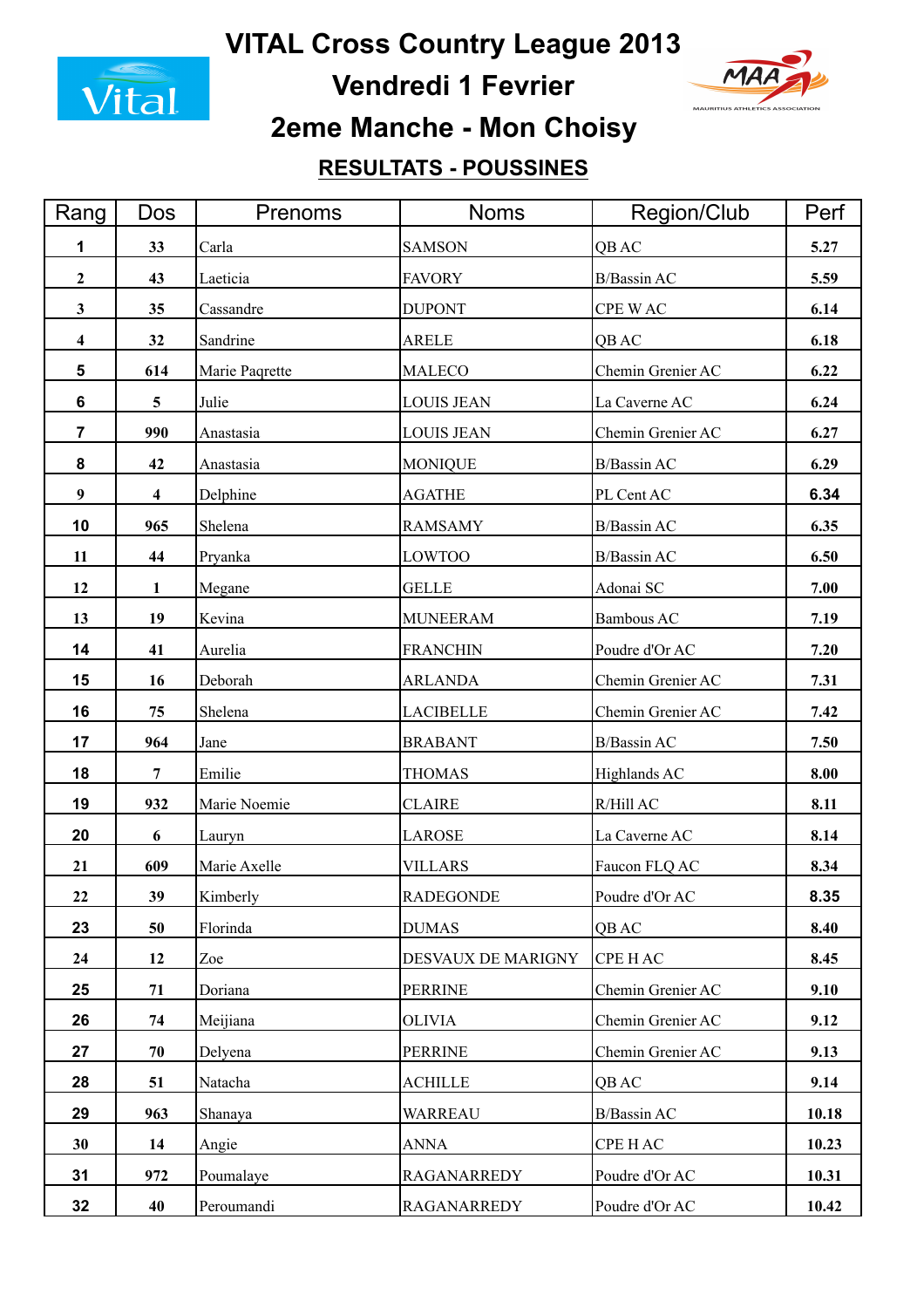| n a<br>งง | $\overline{a}$<br>. . | $\sim$<br>Stephania | <b>JEAN</b> | Chemin Grenier AC | 10.43 |
|-----------|-----------------------|---------------------|-------------|-------------------|-------|
| 54        | 34                    | )rnella             | UCAIN.      | <b>IQB AC</b>     | 10.43 |

|                | <b>PAR EQUIPES</b>       |               |
|----------------|--------------------------|---------------|
| <b>RANG</b>    | <b>CLUBS</b>             | <b>POINTS</b> |
|                |                          |               |
|                | <b>B/Bassin AC</b>       | 31            |
| $\overline{2}$ | <b>Quatre Bornes AC</b>  | 56            |
| 3              | <b>Chemin Grenier AC</b> | 94            |
| 4              | P D'or AC                | 99            |
|                |                          |               |



# **VENDREDI 01 FEVRIER VITAL Cross Country League 2013**



### **2eme Manche - Mon Choisy**

#### **RESULTATS - BENJAMINES**

| Rang           | <b>Dos</b> | <b>Prenoms</b> | <b>Noms</b>        | Region/Club            | Perf |
|----------------|------------|----------------|--------------------|------------------------|------|
| 1              | 599        | Orianne        | <b>MOOROOGHEN</b>  | Chemin Grenier AC "A"  | 6.13 |
| $\mathbf 2$    | 265        | Angelica       | <b>NATCHOO</b>     | Mahebourg AC "A"       | 6.20 |
| $\mathbf{3}$   | 264        | Yashmeen       | MULLOOLAH          | Mahebourg AC "A"       | 6.25 |
| 4              | 201        | Christina      | <b>RATNA</b>       | PL Centaurs AC         | 6.37 |
| 5              | 220        | Angel          | <b>VENUS</b>       | Chemin Grenier AC "A"  | 6.42 |
| 6              | 263        | Stacy          | <b>MANON</b>       | Mahebourg AC "A"       | 6.48 |
| $\overline{7}$ | 199        | Priscaelle     | <b>ARISTIDE</b>    | Mahebourg AC "A"       | 6.49 |
| 8              | 216        | Anaelle        | <b>LEON</b>        | Chemin Grenier AC      | 6.50 |
| 9              | 227        | Andrea         | <b>FOO KUNE</b>    | Medine AC              | 6.51 |
| 10             | 222        | Melinda        | <b>ANDINE</b>      | Rose Hill AC "A"       | 6.52 |
| 11             | 236        | Axelle         | <b>PIERRE</b>      | <b>CPE Warriors AC</b> | 6.53 |
| 12             | 9          | Sevrine        | <b>RIBEY</b>       | Adonai SC              | 7.05 |
| 13             | 223        | Oceane         | <b>BEEHARRY</b>    | Rose Hill AC "A"       | 7.06 |
| 14             | 593        | Marianne       | <b>OPHELINE</b>    | Chemin Grenier AC "A"  | 7.13 |
| 15             | 203        | Diya           | <b>MAREEMOOTOO</b> | Gymkhana AC            | 7.15 |
| 16             | 240        | Aurelie        | <b>JEAN PIERRE</b> | P D'or AC              | 7.16 |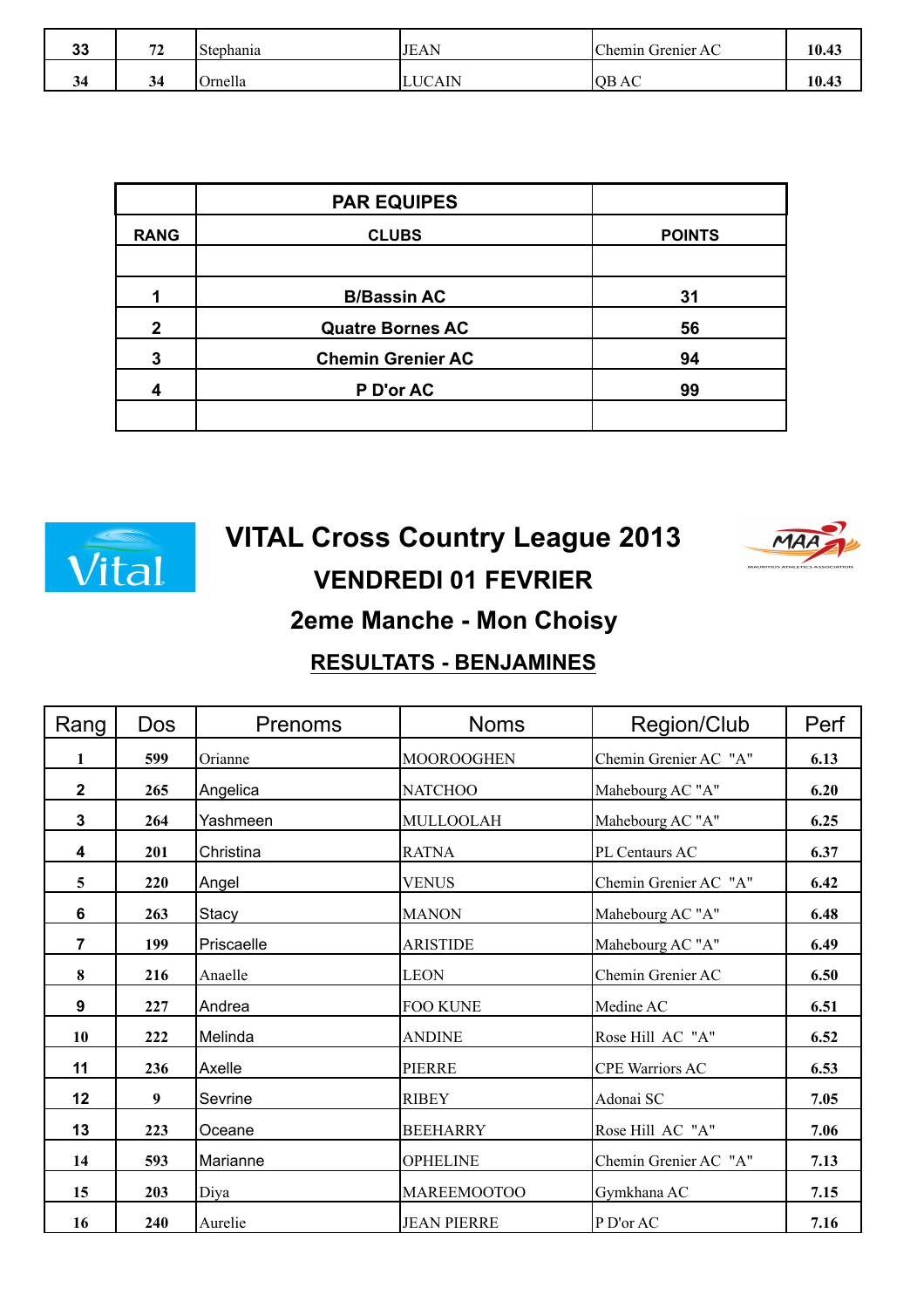| 17 | 234 | Anne Joelle   | PIERRE LOUIS      | <b>CPE Warriors AC</b> | 7.19  |
|----|-----|---------------|-------------------|------------------------|-------|
| 18 | 242 | <b>Breena</b> | LOWTOO            | Beau Bassin AC         | 7.25  |
| 19 | 267 | Ivanee        | <b>APPALSAMY</b>  | Mahebourg AC "A"       | 7.28  |
| 20 | 229 | Anais         | <b>COLLET</b>     | Bambous AC             | 7.29  |
| 21 | 226 | Laeticia      | <b>LIONG FAH</b>  | Medine AC              | 6.51  |
| 22 | 10  | Lily          | <b>ROUILLARD</b>  | Adonai SC              | 7.54  |
| 23 | 288 | Emma          | <b>MOONIEN</b>    | Rose Hill AC "A"       | 7.56  |
| 24 | 618 | Carlette      | <b>RABAYE</b>     | Rose Hill AC           | 7.57  |
| 25 | 224 | Darrilene     | <b>QUIRIN</b>     | Rose Hill AC "A"       | 7.58  |
| 26 | 232 | Noemi         | <b>CATHERINE</b>  | Quatre Bornes AC       | 7.59  |
| 27 | 228 | Neelam        | <b>MOONEERAN</b>  | Bambous Ac             | 8.00  |
| 28 | 619 | Milena        | <b>RABAYE</b>     | Rose Hill AC           | 8.06  |
| 29 | 969 | Charlene      | Lewis             | <b>LMW</b>             | 8.07  |
| 30 | 239 | Aurelie       | <b>Baptiste</b>   | P D'or AC              | 8.09  |
| 31 | 66  | Adela         | <b>OLIVIA</b>     | Chemin Grenier AC "B"  | 10.25 |
| 32 | 241 | Baptiste      | Amanda            | P D'or AC              | 8.13  |
| 33 | 11  | Shania        | <b>RAMDANEE</b>   | Adonai SC              | 8.24  |
| 34 | 270 | Sharon        | <b>MONTY</b>      | Mahebourg AC "B"       | 8.41  |
| 35 | 214 | Camille       | <b>CHATON</b>     | CPE Harlenm AC         | 8.42  |
| 36 | 444 | Tamera        | <b>SARAH</b>      | Chemin Grenier AC "B"  | 8.43  |
| 37 | 219 | Lucinda       | <b>VEERAPEN</b>   | Chemin Grenier AC      | 8.49  |
| 38 | 268 | Gemma         | <b>SEEDAM</b>     | Mahebourg AC "A"       | 8.50  |
| 39 | 217 | Quincy        | <b>VENUS</b>      | Chemin Grenier AC      | 8.52  |
| 40 | 208 |               |                   |                        | 8.55  |
| 41 | 213 | Melissa       | <b>ETIENETTE</b>  | CPE Harlenm AC         | 8.56  |
| 42 | 271 | Kavashni      | <b>MARDAY</b>     | Mahebourg AC "B"       | 9.33  |
| 43 | 395 | Jessy         | <b>SOULTEM</b>    | Quatre Bornes AC       | 9.39  |
| 44 | 465 | Aurelee       | PAUL              | Quatre Bornes AC       | 9.50  |
| 45 | 820 | Anais         | <b>BOODRAM</b>    | Bambous AC             | 9.53  |
| 46 | 68  | Ingrid        | <b>PRODIGUES</b>  | Chemin Grenier AC "B"  | 10.25 |
| 47 | 67  | Anezy         | <b>LAVIOLETTE</b> | Chemin Grenier AC "B"  | 10.26 |
| 48 | 243 | Shaena        | <b>RAMSAMY</b>    | Beau Bassin AC         | 10.38 |
| 49 | 421 | Hullervy      | Raganareddi       | P D'or AC              | 10.41 |
| 50 | 235 | Angelique     | <b>GEORGE</b>     | Curepipe Warriors Ac   | 10.44 |
| 51 | 231 | Solana        | <b>ANDRE</b>      | Quatre Bornes AC       | 11.02 |
| 52 | 495 | Laeticia      | <b>RADEGONDE</b>  | Mahebourg AC "B"       | 11.06 |
| 53 | 777 | Anais         | Moothien          | Faucon Flacq           | 11.10 |
| 54 | 269 | Natalia       | <b>MARIE</b>      | Mahebourg AC "B"       | 11.13 |
| 55 | 274 | Celine        | <b>RABAYE</b>     | Mahebourg AC "B"       | 11.17 |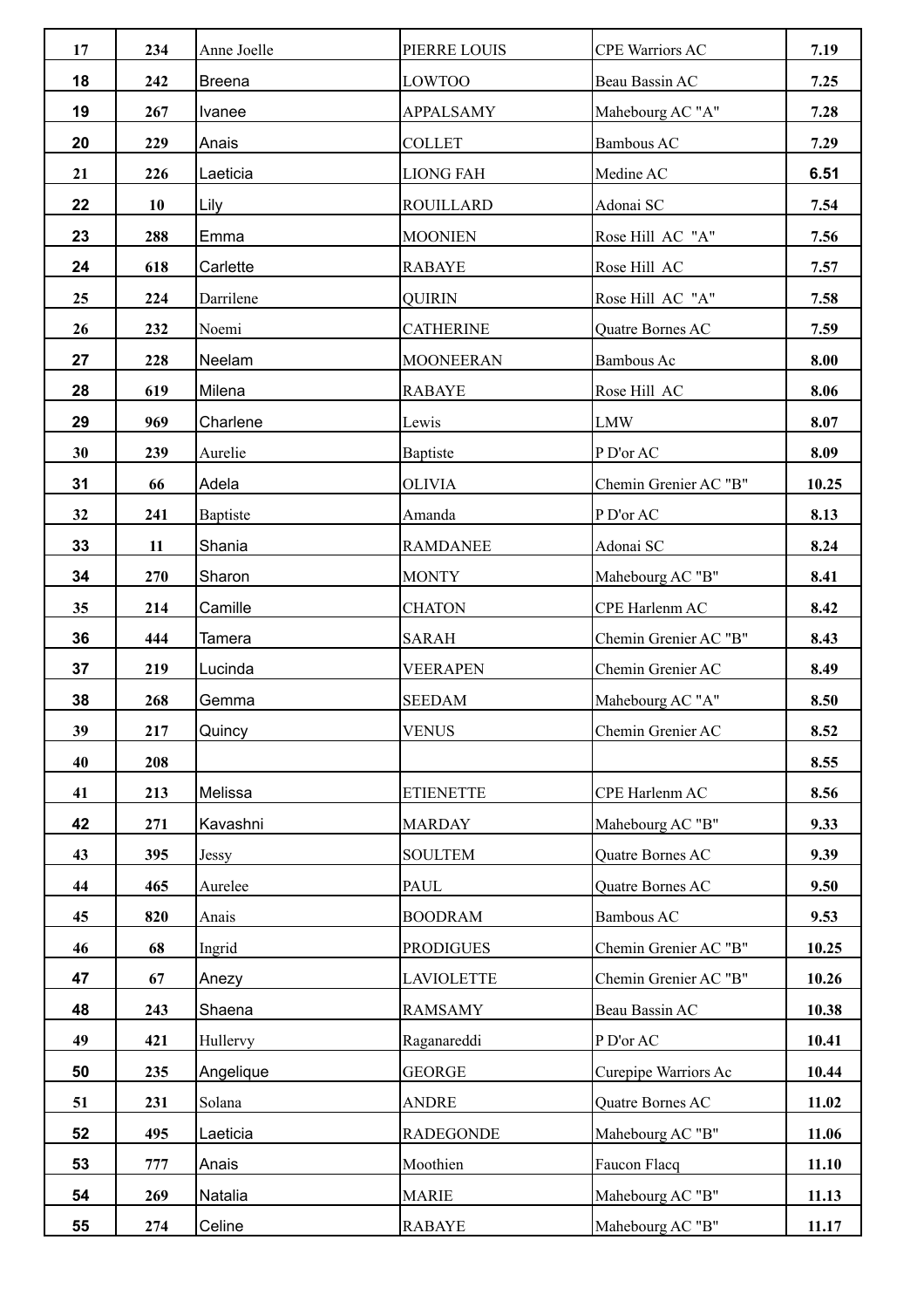| 56      | 496 | Emilie    | <b>JAMEERBACCUS</b> | ייםיי<br>Mahebourg AC | - 10<br>11.10 |
|---------|-----|-----------|---------------------|-----------------------|---------------|
| --<br>ັ | 207 | Khadiijah | IKHADUN             | Highlands AC          | 13.06         |

|              | <b>PAR EQUIPES</b> |               |
|--------------|--------------------|---------------|
| <b>RANG</b>  | <b>CLUBS</b>       | <b>POINTS</b> |
| 1            | <b>MAH "A"</b>     | 18            |
| $\mathbf{2}$ | <b>CH GRENIER</b>  | 28            |
| $\mathbf 3$  | <b>RHAC</b>        | 70            |
| 4            | P D'OR             | 127           |
| 5            | QB AC              | 164           |
| 6            | <b>MAH "B"</b>     | 182           |
|              |                    |               |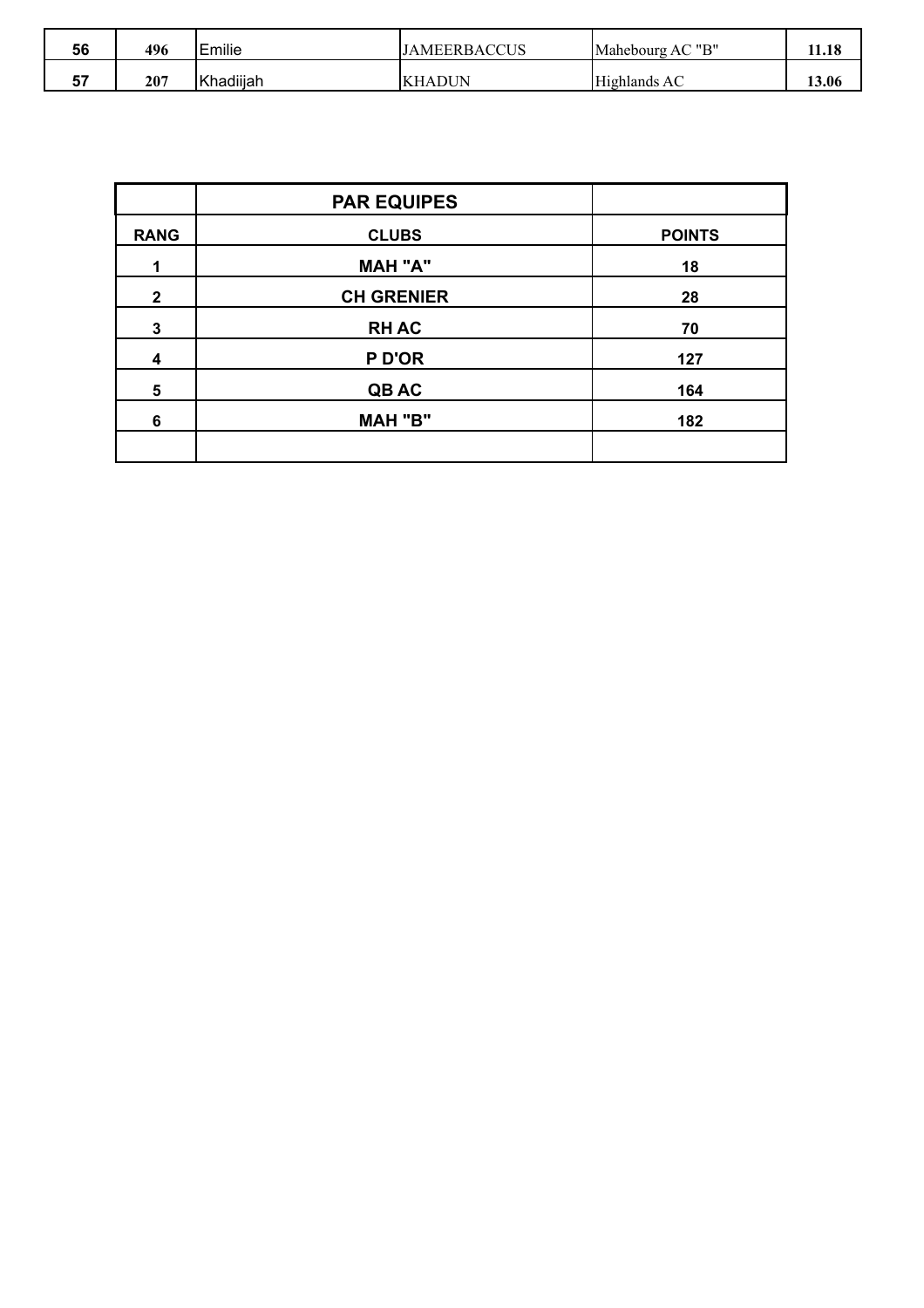



# **VENDREDI 1 FEVRIER**

## **2eme Manche - Mon Choisy**

### **RESULTATS - MINIMES - FILLES**

| Rang             | Dos | Prenoms   | <b>Noms</b>       | Region/Club            | Perf  |
|------------------|-----|-----------|-------------------|------------------------|-------|
|                  |     |           |                   |                        |       |
| 1                | 597 | Alison    | <b>GAIQUIS</b>    | B/Bassin AC            | 9.44  |
| $\mathbf 2$      | 428 | Anais     | <b>DUCRAY</b>     | R/Hill AC              | 10.04 |
| 3                | 420 | Emilie    | <b>CESAR</b>      | Ch/Grenier AC          | 10.05 |
| 4                | 497 | Prisnee   | <b>HENNEQUIN</b>  | Mahebourg AC 'A'       | 10.07 |
| 5                | 438 | Laurna    | <b>SAULICK</b>    | CPE WAC                | 10.41 |
| 6                | 414 | Joane     | <b>CELINE</b>     | <b>Boulet Rouge AC</b> | 10.49 |
| 7                | 454 | Laura     | <b>BRIGITTE</b>   | B/Bassin AC            | 10.52 |
| 8                | 348 | Emilia    | <b>INGIL</b>      | R/Hill AC              | 11.03 |
| $\boldsymbol{9}$ | 460 | Melanie   | <b>NOEL</b>       | St Pierre AC           | 11.18 |
| 10               | 421 | Prisca    | Benoit            | Ch/Grenier AC          | 11.19 |
| 11               | 437 | Emilie    | <b>BARBOT</b>     | CPE WAC                | 11.20 |
| 12               | 415 | Isabelle  | <b>GUNGADOO</b>   | CPE HAC                | 11.21 |
| 13               | 22  | Severine  | <b>AGNES</b>      | Bambous AC             | 11.30 |
| 14               | 452 | Melissa   | <b>CONSTANT</b>   | <b>B/Bassin AC</b>     | 11.37 |
| 15               | 21  | Aurelie   | <b>BAUDA</b>      | Bambous AC             | 11.45 |
| 16               | 435 | Sweety    | <b>RAMCHURN</b>   | QB AC                  | 11.51 |
| 17               | 944 | Reine     | <b>AZA</b>        | Faucon FLQ AC          | 12.00 |
| 18               | 463 | Sandrine  | <b>L'AIGUILLE</b> | St Pierre AC           | 12.08 |
| 19               | 45  | Axelle    | <b>GERIE</b>      | CPE WAC                | 12.13 |
| 20               | 407 | Jessika   | <b>KAUSSIM</b>    | La Caverne AC          | 12.20 |
| 21               | 439 | Laurina   | <b>SAULICK</b>    | CPE WAC                | 12.34 |
| 22               | 621 | Marriana  | <b>RAVINA</b>     | R/Hill AC              | 12.35 |
| 23               | 943 | Loriana   | <b>MANAN</b>      | <b>LMW</b>             | 12.36 |
| 24               | 928 | Clarine   | <b>FIGARO</b>     | R/Hill AC              | 12.40 |
| 25               | 409 | Emilie    | <b>SARAH</b>      | La Caverne AC          | 12.45 |
| 26               | 23  | Julia     | <b>ROUTE</b>      | Bambous AC             | 12.58 |
| 27               | 402 | Chloé     | <b>GELLE</b>      | Adonai SC              | 13.03 |
| 28               | 434 | Rosemay   | <b>MOMUS</b>      | QB AC                  | 13.10 |
| 29               | 405 | Karen     | <b>CAMOIN</b>     | PL Cent AC             | 13.19 |
| 30               | 58  | Pascaline | <b>TELVAR</b>     | Ch/Grenier AC "B"      | 13.24 |
| 31               | 432 | Emilie    | <b>DEESSE</b>     | R/Hill AC              | 13.20 |
| 32               | 818 | Crusita   | <b>BOFF</b>       | P D'or AC              | 13.27 |
| 33               | 831 | Marine    | <b>L'EFFRONTE</b> | Bambous AC             | 13.28 |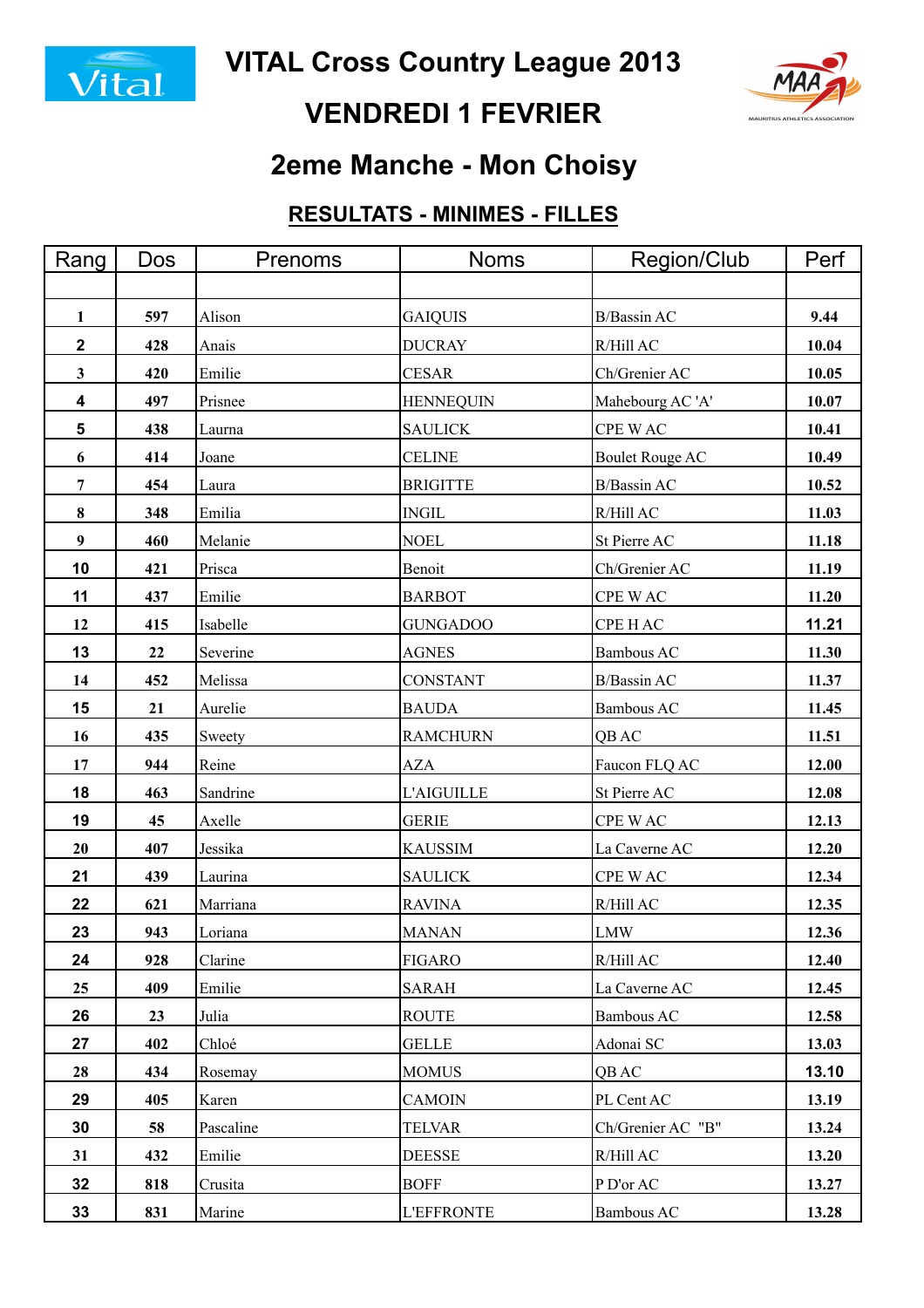| 34 | 431 | Lauryn                 | <b>PERRINE</b>    | $R/H$ ill AC       | 13.30 |
|----|-----|------------------------|-------------------|--------------------|-------|
| 35 | 461 | Ann Laure              | <b>BOFF</b>       | St Pierre AC       | 13.27 |
| 36 | 499 | Anne Lise              | <b>MANAL</b>      | Mahebourg AC 'A'   | 13.55 |
| 37 | 724 | Karine                 | <b>YENCANA</b>    | Faucon FLQ AC      | 13.56 |
| 38 | 800 | <b>Stacy Catherine</b> | <b>CHARLOT</b>    | Faucon FLQ AC      | 13.58 |
| 39 | 408 | Belina                 | <b>BOOTH</b>      | La Caverne AC      | 14.03 |
| 40 | 419 | Deborah                | <b>DAUPHIN</b>    | Ch/Grenier AC      | 14.04 |
| 41 | 785 | Edelle                 | <b>VASOODAVEN</b> | QB AC              | 14.13 |
| 42 | 416 | Aurelie                | <b>ESSOO</b>      | <b>CPE HAC</b>     | 14.23 |
| 43 | 462 | Roselia Louisa         | <b>BOFF</b>       | St Pierre AC       | 14.27 |
| 44 | 458 | Joshina                | <b>MURDAY</b>     | St Pierre AC       | 14.31 |
| 45 | 942 | Melissa                | <b>AUGUSTIN</b>   | <b>LMW</b>         | 14.39 |
| 46 | 200 | Lovina                 | <b>RABAYE</b>     | Mahebourg AC 'A'   | 14.41 |
| 47 | 805 | Eidfa                  | <b>JHUMMUN</b>    | Faucon FLQ AC      | 14.42 |
| 48 | 494 | Emilia                 | <b>GALANTE</b>    | Mahebourg AC 'A'   | 14.43 |
| 49 | 198 | M Elyse                | <b>GREGOIRE</b>   | Mahebourg AC       | 14.50 |
| 50 | 401 | Anais                  | <b>EDOUARD</b>    | Adonai SC          | 14.52 |
| 51 | 620 | Anais                  | <b>ANGELINE</b>   | R/Hill AC          | 14.53 |
| 52 | 500 | Elsa                   | <b>BABET</b>      | Mahebourg AC 'A'   | 14.58 |
| 53 | 807 | Hemlata                | <b>DAMREE</b>     | Faucon FLQ AC      | 15.27 |
| 54 | 961 | Melissa                | <b>ZEPHYR</b>     | <b>B/Bassin AC</b> | 16.15 |
| 55 | 498 | Melanie                | <b>ST MART</b>    | Mahebourg AC 'A'   | 17.01 |
| 56 | 277 | Christabelle           | <b>FRIQUIN</b>    | Mahebourg AC       | 17.02 |
| 57 | 941 | Marie Stacy            | <b>STEPHAN</b>    | <b>LMW</b>         | 18.36 |
|    |     |                        |                   |                    |       |

|             | <b>PAR EQUIPES</b> |               |
|-------------|--------------------|---------------|
| <b>RANG</b> | <b>CLUBS</b>       | <b>POINTS</b> |
|             |                    |               |
| 1           | <b>CPE WAR</b>     | 56            |
|             | <b>RHAC</b>        | 56            |
| 3           | <b>BBAC</b>        | 76            |
| 4           | <b>BAMBOUS AC</b>  | 87            |
| 5           | <b>MAH AC</b>      | 134           |
| 6           | <b>FAU FLQ</b>     | 175           |
|             |                    |               |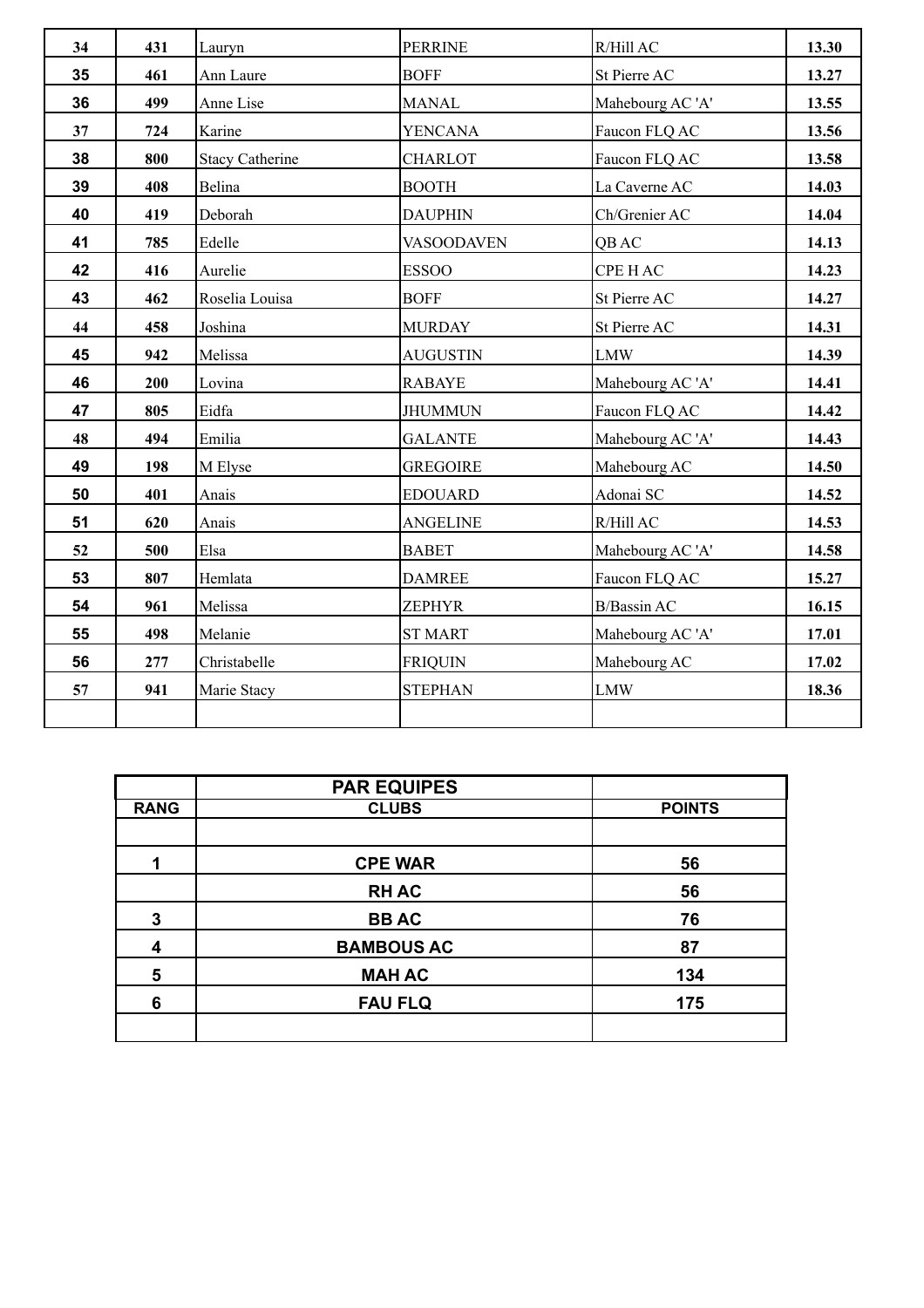



## **VENDREDI 1 FEVRIER**

## **2eme Manche - Mon Choisy**

#### **RESULTATS - CADETTES**

| Rang         | <b>Dos</b> | Prenoms      | <b>Noms</b>       | Region/Club    | Perf  |
|--------------|------------|--------------|-------------------|----------------|-------|
| 1            | 476        | Beatrice     | PIERRE LOUIS      | <b>CPE WAC</b> | 14.54 |
| $\mathbf{2}$ | 475        | Sophie       | <b>GEORGES</b>    | CPE WAC        | 14.56 |
| $\mathbf{3}$ | 487        | Cynthia      | <b>TRANQUILLE</b> | St Pierre AC   | 16.06 |
| 4            | 623        | Annaelle     | <b>CHAROUX</b>    | PL Cent AC     | 16.48 |
| 5            | 474        | Laeticia     | <b>NARAIN\</b>    | CPE WAC        | 17.01 |
| 6            | 630        | Lordana      | <b>ROUSSEL</b>    | CPE H AC       | 17.53 |
| 7            | 627        | Annaelle     | <b>SANSTOUPET</b> | CPE H AC       | 18.09 |
| 8            | 633        | Anne Claire  | <b>ECUMOIRE</b>   | CPE HAC        | 18.17 |
| 9            | 939        | Christabelle | <b>RIVIERE</b>    | <b>LMWAC</b>   | 19.04 |
| 10           | 631        | Myriel       | <b>SHIBCHURN</b>  | CPE H AC       | 19.05 |
| 11           | 632        | Melissa      | <b>JEAN MARIE</b> | <b>CPE HAC</b> | 20.25 |
| 12           | 666        | Samantha     | <b>FARON</b>      | CH/Grenier AC  | 20.37 |
| 13           | 935        | Melisa       | ONIL              | <b>CPE HAC</b> | 21.13 |
| 14           | 488        | Karishma     | <b>MOOSAYE</b>    | St Pierre AC   | 23.39 |
|              |            |              |                   |                |       |

|             | <b>PAR EQUIPES</b>     |               |
|-------------|------------------------|---------------|
| <b>RANG</b> | <b>CLUBS</b>           | <b>POINTS</b> |
|             |                        |               |
|             | <b>CUREPIPE HARLEM</b> | 33            |
|             |                        |               |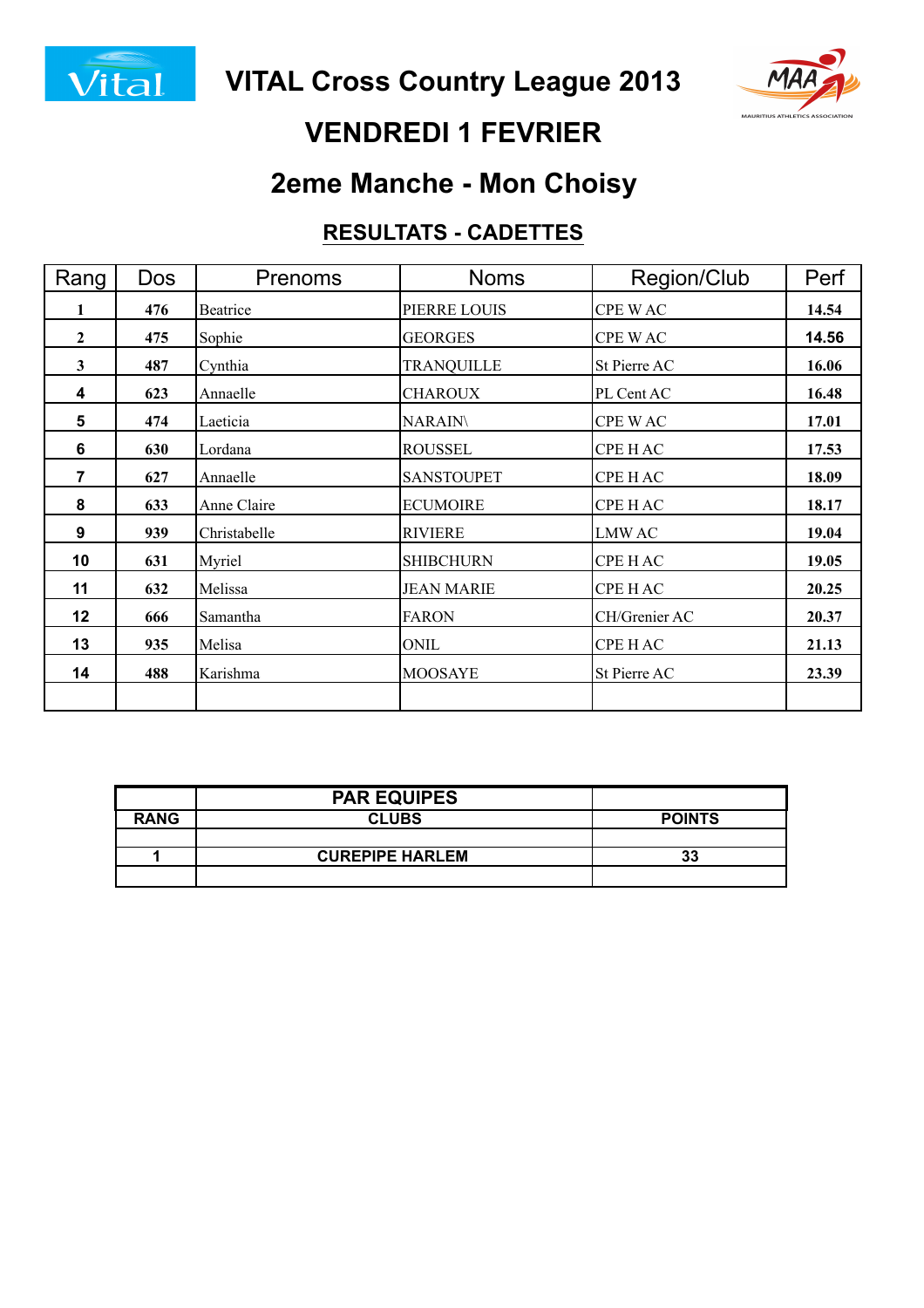



### **VENDREDI 1 FEVRIER**

### **2eme Manche - Mon Choisy**

### **RESULTATS - JR / SR DAMES**

| Rang | Dos    | Prenoms         | Noms             | Region/Club                         | Perf  |
|------|--------|-----------------|------------------|-------------------------------------|-------|
| 1    |        | 825 Prisca      | <b>MANIKION</b>  | Gymkhana Ac<br><b>SR</b>            | 18.46 |
| 2    |        | 898 Aurelie     | <b>AGATHIN</b>   | Curepipe Warriors AC<br><b>JR</b>   | 19.09 |
| 3    |        | 396 Wendy       | <b>PROSPER</b>   | Faucon Flacq<br><b>JR</b>           | 20.30 |
| 4    |        | 895 Rachel      | <b>MICHEL</b>    | Curepipe Warriors AC<br><b>JR</b>   | 20.36 |
| 5    |        | 369 Lidzy       | Bayaram          | Residence Kennedy<br>${\rm SR}$     | 20.40 |
| 6    |        | $826$ Love      | <b>MACHABEE</b>  | Gymkhana Ac<br><b>SR</b>            | 20.47 |
| 7    |        | 884 Carole      | <b>THEODORE</b>  | ${\bf SR}$<br>Curepipe Warriors AC  | 21.05 |
|      | 8 P416 | Wendy           | <b>CITTA</b>     | Curepipe Warriors AC<br>${\bf SR}$  | 21.35 |
| 9    |        | 810 Wendy       | <b>PERETTE</b>   | Gymkhana Ac<br>SR                   | 22.30 |
| 10   |        | 828 Anne Sophie | <b>ROSE</b>      | Gymkhana Ac<br><b>SR</b>            | 22.45 |
| 11   |        | $897$  Elza     | <b>LOUISE</b>    | Curepipe Warriors AC<br><b>JR</b>   | 23.03 |
| 12   |        | 735 Joshuna     | <b>PANCHOO</b>   | La Caverne AC<br><b>JR</b>          | 23.10 |
| 13   |        | 464 Valencie    | <b>CIUPIDON</b>  | Quatre Bornes AC<br>SR              | 23.16 |
| 14   |        | 626 Aurelie     | <b>BRUNETTE</b>  | Chemin Grenier AC<br>JR             | 23.19 |
| 15   |        | 27 Anais        | LOUISE           | <b>Bambous AC</b><br>JR             | 23.40 |
| 16   |        | 736 Jessie      | <b>MAURICE</b>   | La Caverne AC<br><b>JR</b>          | 24.10 |
| 17   |        | 624 Doriane     | <b>DESIRE</b>    | La Caverne AC<br><b>JR</b>          | 24.42 |
| 18   |        | 740 Anne Sophie | <b>GUNGADOO</b>  | Curepipe Harlem AC<br><b>JR</b>     | 24.53 |
| 19   |        | 811 Brelenda    | <b>ROSE</b>      | Gymkhana Ac<br><b>SR</b>            | 26.09 |
| 20   |        | 929 Bethanie    | <b>BROCHIER</b>  | Gymkhana Ac<br><b>SR</b>            | 26.14 |
| 21   |        | 272 Prisca      | Allet            | Mahebourg AC<br>J <sub>R</sub>      | 26.22 |
| 22   |        | 738 Elodie      | <b>SEVANCE</b>   | Highlands AC<br><b>JR</b>           | 26.37 |
| 23   |        | 958 Cassandre   | <b>FOURMACOU</b> | St Pierre AC<br>JĦ                  | 26.47 |
| 24   |        | 702 Emma        | <b>PAYET</b>     | Adonai SC<br>$\mathbf{J}\mathbf{R}$ | 27.08 |
| 25   |        | 739 Marvina     | Johanna          | Curepipe Harlem AC<br>JR            | 27.16 |
|      |        |                 |                  |                                     |       |

|             | <b>PAR EQUIPES</b>     |               |
|-------------|------------------------|---------------|
| <b>RANG</b> | <b>CLUBS</b>           | <b>POINTS</b> |
|             |                        |               |
|             | <b>CPE WARRIORS AC</b> | 21            |
| n           | <b>GYMKHANA AC</b>     | 26            |
|             |                        |               |